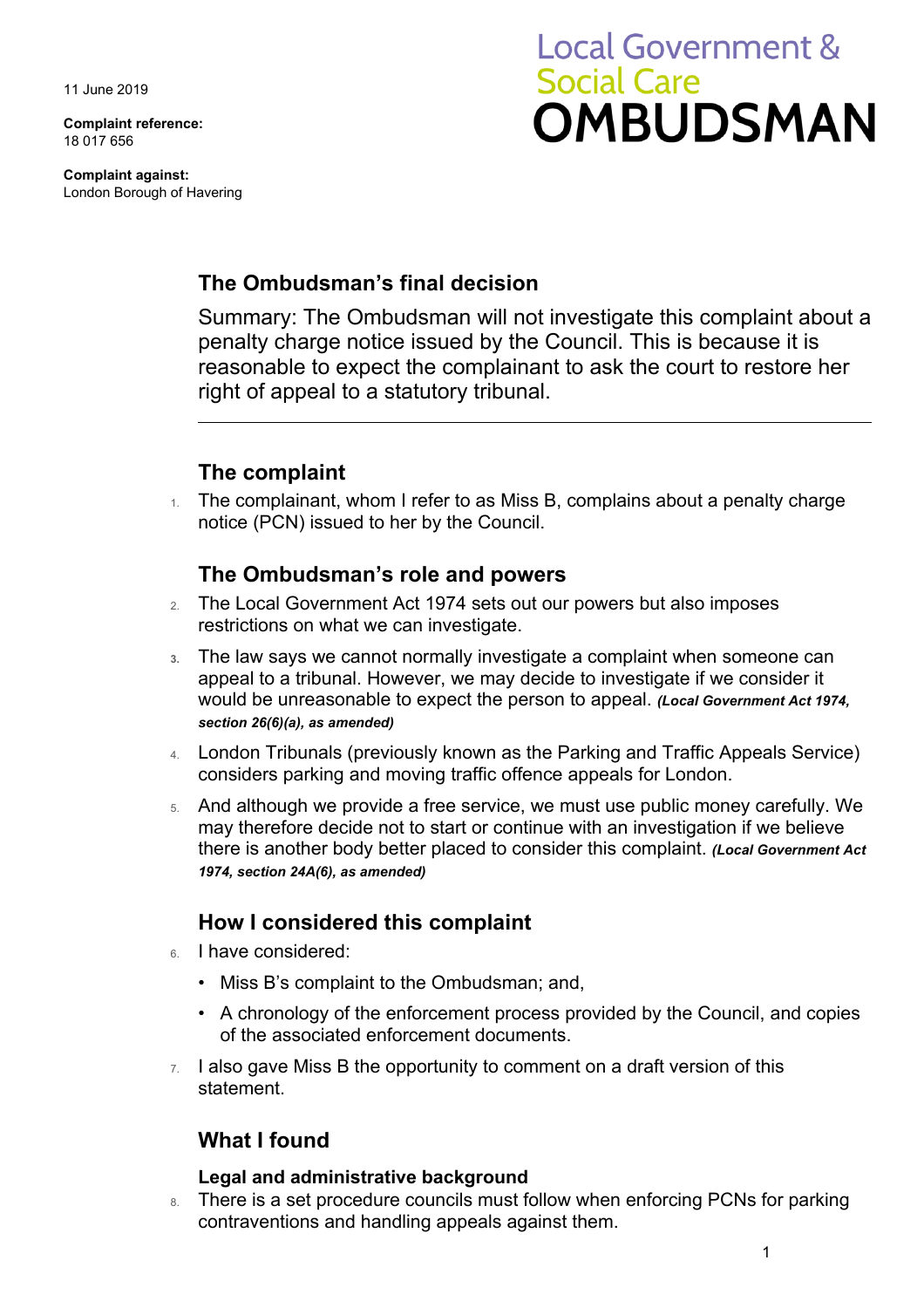- 9. When a council issues a PCN the motorist has 28 days to pay the penalty charge or appeal; appeals at this stage are known as 'informal representations'.
- 10. If the motorist makes informal representations against a PCN and the Council decides not to accept them, it will issue a notice of rejection to the motorist. This sets out the reasons for its refusal and provides a further opportunity for the motorist to pay the penalty charge. If they do not, the council may send a 'notice to owner' (NtO). The motorist must then either pay the charge or make 'formal representations' against the PCN within 28 days. If the council rejects the motorist's formal representations the motorist may appeal to London Tribunals. If the motorist does not pay or make formal representations, the Council may issue a 'charge certificate'.
- 11. If a penalty charge remains unpaid after 14 days from the charge certificate, the the need to pay the penalty charge and requests that the TEC revokes the council can register it as a debt at the Traffic Enforcement Centre (TEC) at Northampton County Court. Within seven days, the council must then send an 'order for recovery' informing the motorist that within a further 21 days from receipt of the order, they must either pay the amount outstanding or make a witness statement to the TEC. The statement explains why the motorist refutes registration of the unpaid penalty charge as a debt.

#### **What happened**

 $\overline{a}$ 

- 12. The Council issued Miss B with a PCN for parking with wheels on the pavement. The penalty charge was not paid, so the Council sent Miss B a NtO.
- certificate and subsequently a pre-debt warning letter. 13. Ms B sent representations to the Council, but it rejected them. Miss B did not then pay, or submit an appeal to London Tribunals, so the Council issued a charge
- 14. Miss B emailed the Council to ask if she could pay the penalty charge by instalments. The Council explained the options that were open to Miss B.
- The TEC ordered the Council to withdraw the order for recovery and the charge 15. The penalty charge remained unpaid, so the Council sent an order for recovery to Miss B. On the same day, Miss B submitted a late witness statement to the TEC. certificate.
- 16. The Council noted Miss B's witness statement referred to an appeal, so it asked her for a copy of this. The Council sent Miss B a notice of rejection of her representations in November 2018, which explained the options available to her.
- 17. The penalty charge remained unpaid, so the Council sent a second charge certificate, pre-debt letter, and order for recovery. Finally, the Council issued a 'warrant of control' to appoint enforcement agents (bailiffs) to recover the debt.

#### **Assessment**

- 18. If Miss B feels there are reasons why the PCN should not have progressed to the enforcement agent stage, she can submit another late witness statement to the TEC.
- outside the Ombudsman's jurisdiction. 19. If the TEC accepts Miss B's witness statement, the restriction detailed in paragraphs 3 and 4 above will apply to her complaint. This is because her right of appeal to London Tribunals will be restored. This appeal process is free and relatively easy to use. It is also the way in which Parliament expects people to challenge a PCN. I therefore consider it reasonable to expect Miss B to use this right of appeal if she wants to challenge the PCN, so this part of his complaint is